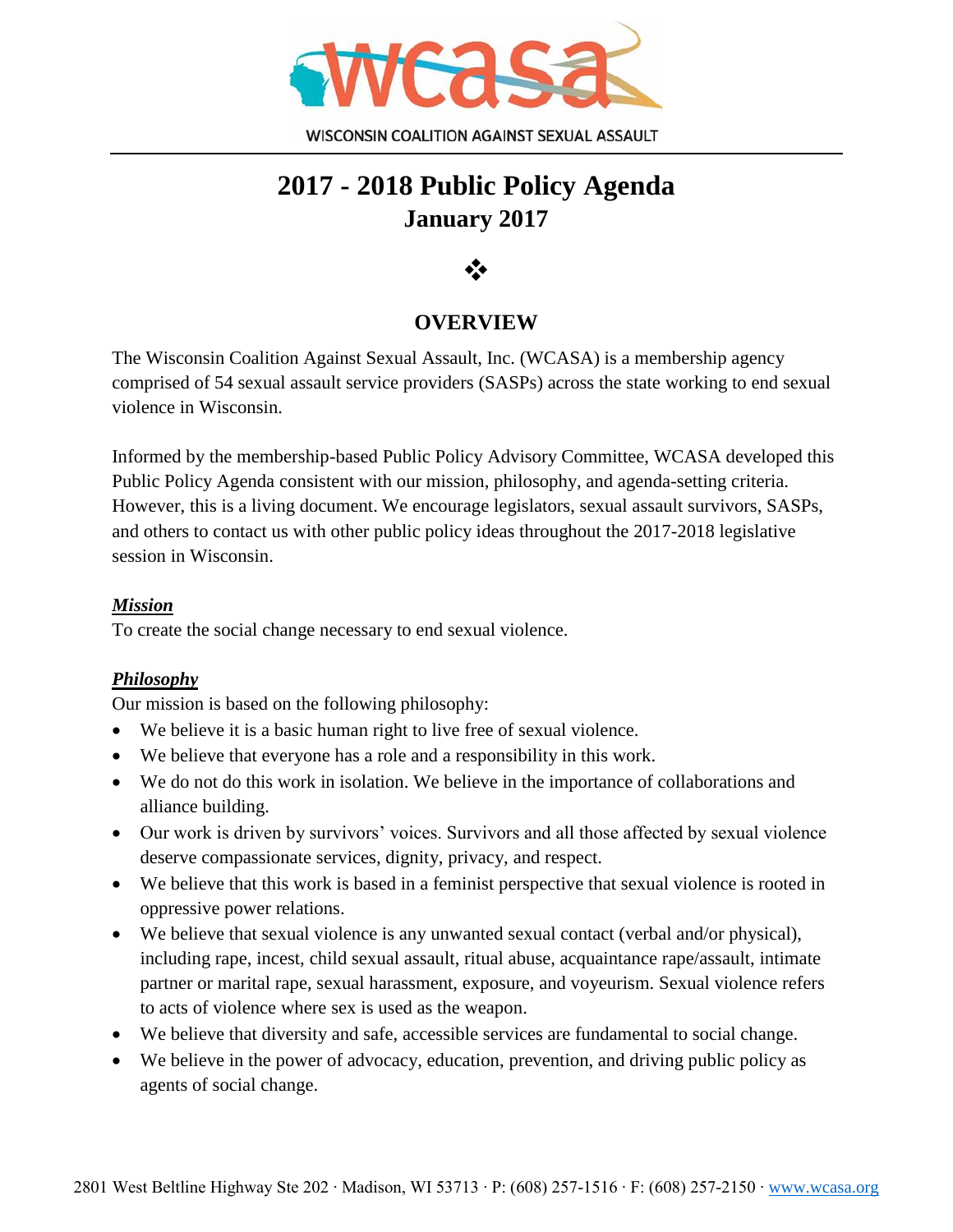#### **Position-Setting Criteria**

WCASA prioritized the following policy positions according to these criteria, listed in no particular order:

- Available WCASA resources
- Impact on survivors of sexual violence
- Alignment with WCASA's long-term interests
- Substantial agreement among members, as represented by the membership-based Public Policy Advisory Committee
- Lack of adequate coverage by allied organizations
- Ability to achieve a meaningful policy outcome
- **•** Timeliness

## ❖

#### **AGENDA**

#### *Tier 1, Leadership Issues*

Based on the criteria above, WCASA considers Tier 1 issues the organization's highest public policy priorities.

#### **Campus Sexual Assault**

- o WCASA supports partnerships between college/university campuses and their local SASPs for providing truly confidential, community-based sexual assault victim services and collaborating on effective prevention.
- **Sexual Assault Kits**
	- o WCASA supports providing sexual assault survivors increased access to information regarding their sexual assault kits.

#### **Sexual Assault Services and Prevention Funding**

o WCASA supports increasing funding for sexual assault victim services and prevention.

#### **Sexual Violence Prevention**

- o WCASA supports providing effective sexual violence prevention in and outside of schools.
- **Public Reporting**
	- o WCASA supports the creation of a publicly available, regularly updated, online reporting system of data concerning sexual violence in Wisconsin.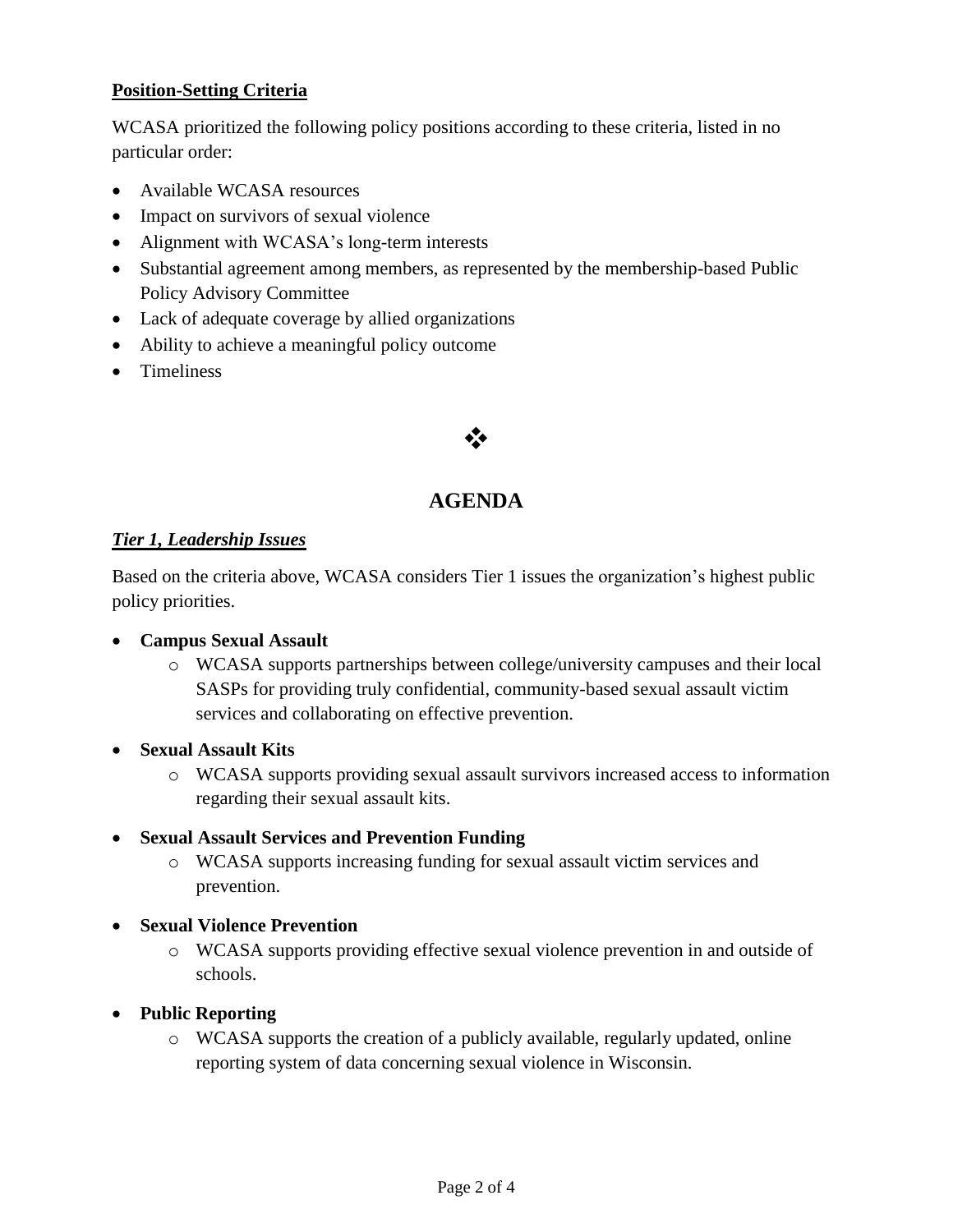#### *Tier 2, Participant Issues*

Tier 2 issues are important to WCASA but are well covered by other allied organizations. WCASA will be as supportive as possible on these priorities, and will engage our membership selectively and strategically, where members' contributions can produce a meaningful policy outcome.

#### **Racial Justice**

- o WCASA supports focusing services and prevention for women of color who experience disproportionately high rates of sexual violence.
- o WCASA supports protecting the rights, freedoms and well-being of people of color.
- o WCASA supports dismantling the School-to-Prison Pipeline and related reforms to systems that disproportionately impact people of color.

#### **LGBTQ+**

- o WCASA supports focusing services and prevention for members of LGBTQ+ communities, who experience disproportionately high rates of sexual violence.
- o WCASA supports protecting the rights, freedoms and well-being of members of LGBTQ+ communities.
- **Economic Justice**
	- o WCASA supports addressing systemic, economic inequities that disproportionately impact historically marginalized communities.

#### **Sex Trafficking**

- o WCASA supports addressing sex trafficking through effective prevention and intervention that treats affected individuals as victims or survivors rather than as delinquents or criminals.
- o WCASA supports placing greater focus on addressing demand for sex trafficking, including harsher penalties on "buyers" and pimps/traffickers.
- o WCASA supports providing trafficking survivors comprehensive, effective services and protections.

#### **Statute of Limitations for Child Victims (civil suit)**

- o WCASA supports expanding or abolishing time limits (i.e., statutes of limitations) within which a victim of sexual assault as a child can bring a civil suit against the perpetrator.
- **Reproductive Health**
	- o WCASA supports protecting or advancing women's reproductive health, including access to comprehensive reproductive health services.